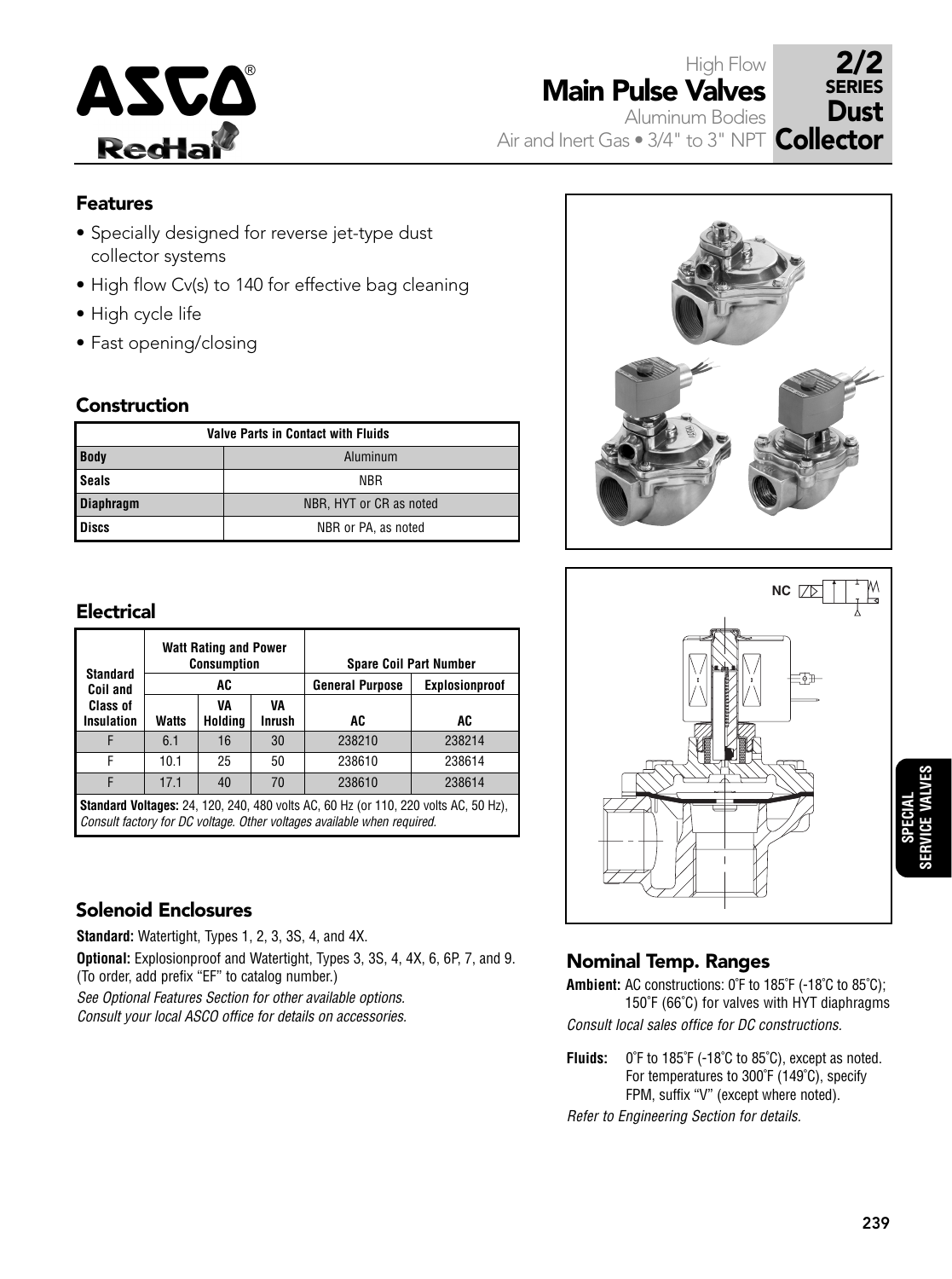

# Specifications (English units)

| Pipe<br><b>Size</b>                      | <b>Orifice</b><br><b>Size</b> | Cv<br><b>Flow</b> | Min. Operating<br><b>Pressure</b>                        | <b>Max. Operating</b><br><b>Pressure</b> | <b>Integral Pilot</b>                                                                 | <b>Remote Pilot Construction</b><br>(Minimum Pilot<br>Valve Orifice Size = $1/8$ ") | Const.         | <b>Watt Rating/</b><br><b>Class of Coil</b><br>Insulation | <b>Rebuild Kit</b><br><b>AC Valves</b> | <b>Diaphragm</b><br>Only 10 Pack<br>"Zip" Kit |  |  |
|------------------------------------------|-------------------------------|-------------------|----------------------------------------------------------|------------------------------------------|---------------------------------------------------------------------------------------|-------------------------------------------------------------------------------------|----------------|-----------------------------------------------------------|----------------------------------------|-----------------------------------------------|--|--|
| (in)                                     | (in)                          | Factor            | Differential (psi) ®                                     | Differential (psi) <sup>®</sup>          | <b>Catalog Number</b>                                                                 | <b>Catalog Number</b><br>Ref.                                                       |                | AC                                                        | Kit No.                                | Kit No.                                       |  |  |
| 3/4                                      | 3/4                           | 10.5              | 5                                                        | 125                                      |                                                                                       | 8353C033 3                                                                          | 1              |                                                           | 96875                                  | 238864                                        |  |  |
| $3/4$ ①                                  | 3/4                           | 10.5              | 5                                                        | 125                                      | $\overline{\phantom{a}}$                                                              | 8353C030 3                                                                          | 1              | $\blacksquare$                                            | 96875                                  | 238864                                        |  |  |
| $3/4$ 2                                  | 3/4                           | 10.5              | 5                                                        | 125                                      | ٠                                                                                     | 8353C004 3                                                                          | 1              | $\blacksquare$                                            | 96875                                  | 238864                                        |  |  |
| 1                                        | 11/8                          | 20                | 5                                                        | 125                                      | L.                                                                                    | 8353C035 4                                                                          | 1              | $\overline{\phantom{0}}$                                  | 200262                                 | 238866                                        |  |  |
| 1                                        | 11/8                          | 20                | 5                                                        | 125                                      | 8353G041 4                                                                            |                                                                                     | 4              | 6.1/F                                                     | 316563                                 | 238866                                        |  |  |
| 1                                        | 15/8                          | 18                | 15                                                       | 125                                      | 8353G006 58                                                                           |                                                                                     | 3              | 17.1/F                                                    | 300144                                 |                                               |  |  |
| 11/4                                     | 15/8                          | 20                | 15                                                       | 125                                      | 8353G005 58                                                                           |                                                                                     | 3              | 17.1/F                                                    | 300144                                 | ä,                                            |  |  |
| 11/2                                     | 11/2                          | 35                | 15                                                       | 125                                      | 8353G001 58                                                                           |                                                                                     | 3              | 17.1/F                                                    | 300144                                 |                                               |  |  |
| 11/2                                     | $\overline{2}$                | 53                | 10                                                       | 125                                      |                                                                                       | 8353H038 4                                                                          | 2              |                                                           | 276886                                 | 238870                                        |  |  |
| 11/2                                     | $\overline{2}$                | 53                | 5                                                        | 125                                      | 8353J039 4                                                                            |                                                                                     | 5              | 10.1/F                                                    | 322108                                 | 238870                                        |  |  |
| 11/2                                     | $\overline{2}$                | 48                | 5                                                        | 125                                      | 8353G061 <sup>®</sup>                                                                 |                                                                                     | 5              | 10.1/F                                                    | 316297                                 |                                               |  |  |
| 11/2                                     | $\overline{2}$                | 48                | 10                                                       | 125                                      |                                                                                       | 8353A062 <sup>®</sup>                                                               | 2              | ٠                                                         | 276884                                 | $\overline{\phantom{a}}$                      |  |  |
| $\overline{2}$                           | $\overline{2}$                | 60                | 15                                                       | 125                                      | 8353G002 58                                                                           |                                                                                     | 3              | 17.1/F                                                    | 300145                                 | ÷                                             |  |  |
| $\overline{2}$                           | $\overline{2}$                | 76                | 5                                                        | 125                                      |                                                                                       | 8353 048 67                                                                         | $\overline{2}$ |                                                           | 256802                                 | 256797                                        |  |  |
| $\overline{2}$                           | $\overline{2}$                | 76                | 5                                                        | 125                                      | 8353G050 6                                                                            |                                                                                     | 5              | 10.1/F                                                    | 316029                                 | 256797                                        |  |  |
| 21/2                                     | 3                             | 82                | 15                                                       | 125                                      | 8353G007 (5)                                                                          |                                                                                     | 6              | 10.1/F                                                    | 176878                                 |                                               |  |  |
| 3                                        | 3                             | 140               | 15                                                       | 125                                      | 8353G008 5                                                                            |                                                                                     | 6              | 10.1/F                                                    | 176878                                 | $\overline{\phantom{a}}$                      |  |  |
|                                          |                               |                   | 10 Supplied with internal slip fit connection on outlet. |                                          | 6 CR diaphragm.                                                                       |                                                                                     |                |                                                           |                                        |                                               |  |  |
| 2 Extended ends for Dresser connections. |                               |                   | t Minimum pilot orifice size 7/32".                      |                                          |                                                                                       |                                                                                     |                |                                                           |                                        |                                               |  |  |
|                                          | 3 NBR diaphragm.              |                   |                                                          |                                          | ® Consult factory for remote piloted construction.                                    |                                                                                     |                |                                                           |                                        |                                               |  |  |
|                                          |                               |                   | 4 HYT diaphragm max. fluid temp. 150°F.                  |                                          | <b>The NBR diaphragm, PA disc, long-life construction. Maximum fluid temp. 185°F.</b> |                                                                                     |                |                                                           |                                        |                                               |  |  |
|                                          |                               |                   | For higher temperature, consult factory.                 |                                          | © Contact local sales office for DC pressure requirements.                            |                                                                                     |                |                                                           |                                        |                                               |  |  |
| <b>6 CR diaphragm/PA disc.</b>           |                               |                   |                                                          |                                          |                                                                                       |                                                                                     |                |                                                           |                                        |                                               |  |  |

# Specifications (Metric units)

| <b>SPECIAL<br/>SERVICE VALVES</b> | Pipe<br>Size   | Orifice<br><b>Size</b> | Kv<br><b>Flow</b><br><b>Factor</b> | Min. Operating<br><b>Pressure</b> | <b>Max. Operating</b><br><b>Pressure</b> | <b>Integral Pilot</b> | <b>Remote Pilot Construction</b><br>(Minimum Pilot<br>Valve Orifice Size $= 1/8$ ") | Const.         | Watt Rating/<br><b>Class of Coil</b><br><b>Insulation</b> | <b>Rebuild Kit</b><br><b>AC Valves</b> | Diaphragm<br>Only 10 Pack<br>"Zip" Kit |
|-----------------------------------|----------------|------------------------|------------------------------------|-----------------------------------|------------------------------------------|-----------------------|-------------------------------------------------------------------------------------|----------------|-----------------------------------------------------------|----------------------------------------|----------------------------------------|
|                                   | (in)           | (mm)                   | $(m^3/h)$                          | Differential (bar) ®              | Differential (bar) <sup>®</sup>          | <b>Catalog Number</b> | <b>Catalog Number</b>                                                               | Ref.           | <b>AC</b>                                                 | Kit No.                                | Kit No.                                |
|                                   | 3/4            | 19                     | 9.0                                | 0.3                               | 8.6                                      |                       | 8353C033 3                                                                          |                |                                                           | 96875                                  | 238864                                 |
|                                   | $3/4$ ①        | 19                     | 9.0                                | 0.3                               | 8.6                                      |                       | 8353C030 3                                                                          |                |                                                           | 96875                                  | 238864                                 |
|                                   | $3/4$ 2        | 19                     | 9.0                                | 0.3                               | 8.6                                      |                       | 8353C004 3                                                                          |                |                                                           | 96875                                  | 238864                                 |
|                                   |                | 29                     | 17.1                               | 0.3                               | 8.6                                      | $\blacksquare$        | 8353C035 4                                                                          |                |                                                           | 200262                                 | 238866                                 |
|                                   |                | 29                     | 17.1                               | 0.3                               | 8.6                                      | 8353G041 4            |                                                                                     | 4              | 6.1/F                                                     | 316563                                 | 238866                                 |
|                                   |                | 41                     | 15.4                               | 1.0                               | 8.6                                      | 8353G006 58           | ۰                                                                                   | 3              | 17.1/F                                                    | 300144                                 |                                        |
|                                   | 11/4           | 41                     | 17.1                               | 1.0                               | 8.6                                      | 8353G005 58           | ۰                                                                                   | 3              | 17.1/F                                                    | 300144                                 |                                        |
|                                   | 11/2           | 38                     | 30.0                               | 1.0                               | 8.6                                      | 8353G001 58           | ۰                                                                                   | 3              | 17.1/F                                                    | 300144                                 |                                        |
|                                   | 11/2           | 51                     | 45.4                               | 0.7                               | 8.6                                      |                       | 8353H038 4                                                                          | $\overline{2}$ |                                                           | 276886                                 | 238870                                 |
|                                   | 11/2           | 51                     | 45.4                               | 0.3                               | 8.6                                      | 8353J039 4            |                                                                                     | 5              | 10.1/F                                                    | 322108                                 | 238870                                 |
|                                   | 11/2           | 51                     | 41.1                               | 0.3                               | 8.6                                      | 8353G061 <sup>®</sup> |                                                                                     | 5              | 10.1/F                                                    | 316297                                 |                                        |
|                                   | 11/2           | 51                     | 41.1                               | 0.7                               | 8.6                                      |                       | 8353A062 <sup>o</sup>                                                               | 2              |                                                           | 276884                                 |                                        |
|                                   | $\overline{2}$ | 51                     | 51.4                               | 1.0                               | 8.6                                      | 8353G002 58           |                                                                                     | 3              | 17.1/F                                                    | 300145                                 |                                        |
|                                   | $\overline{2}$ | 51                     | 65.1                               | 0.3                               | 8.6                                      |                       | 8353 048 67                                                                         | $\overline{2}$ |                                                           | 256802                                 | 256797                                 |
|                                   | $\overline{2}$ | 51                     | 65.1                               | 0.3                               | 8.6                                      | 8353G050 6            |                                                                                     | 5              | 10.1/F                                                    | 316029                                 | 256797                                 |
|                                   | 21/2           | 76                     | 70.3                               | 1.0                               | 8.6                                      | 8353G007 5            | $\overline{\phantom{a}}$                                                            | 6              | 10.1/F                                                    | 176878                                 |                                        |
|                                   | 3              | 76                     | 120.0                              | 1.0                               | 8.6                                      | 8353G008 5            | ٠                                                                                   | 6              | 10.1/F                                                    | 176878                                 |                                        |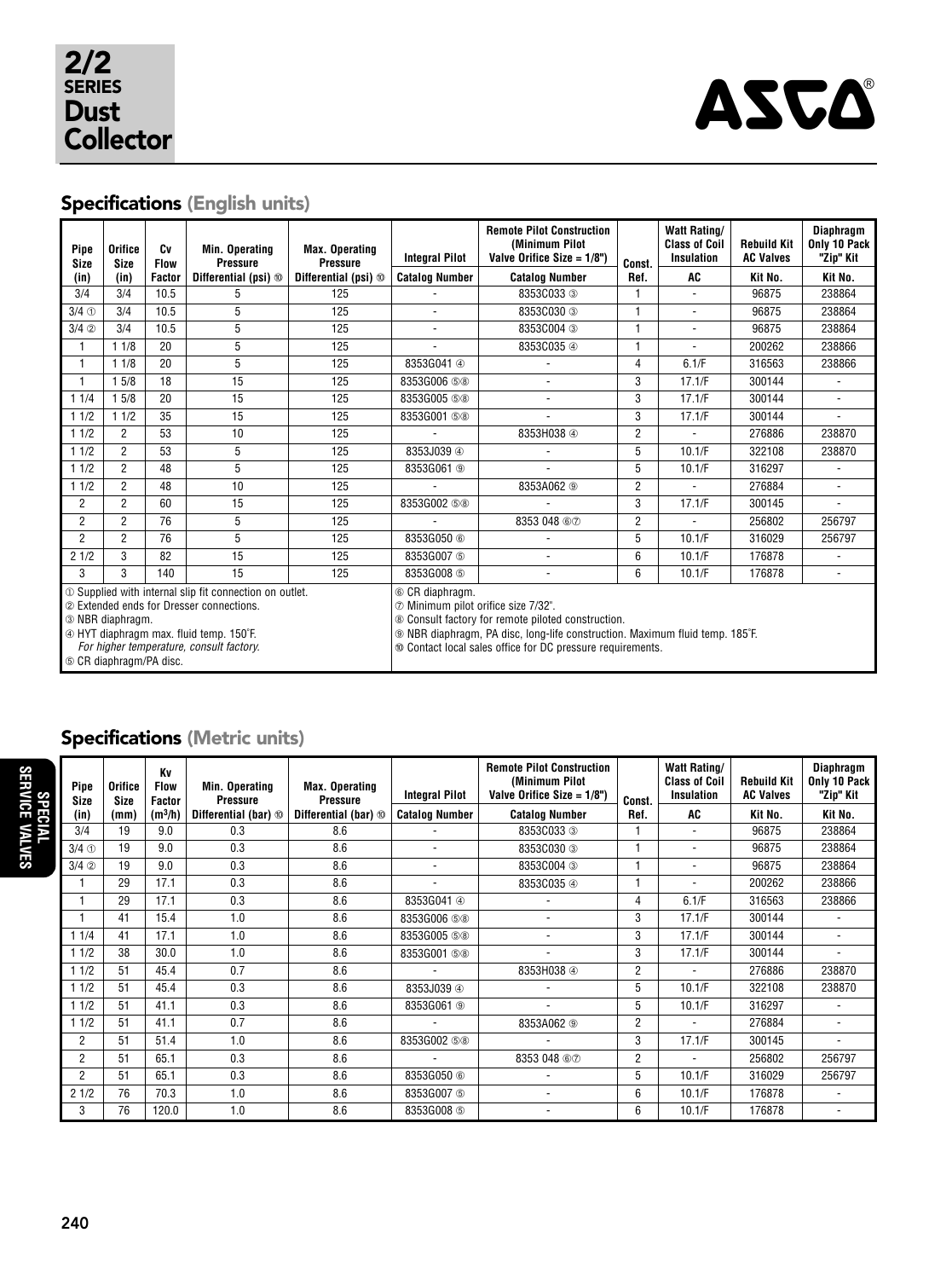# ASCA<sup>®</sup>

# 2/2 SERIES

## Dimensions inches (mm)

| Cat. No. | "G"                    |    | н     | L    | P    | <b>Bonnet</b><br><b>Bolts</b> | Τ     | W    |
|----------|------------------------|----|-------|------|------|-------------------------------|-------|------|
| 8353C004 | <b>Extended End</b>    | in | 7.94  | 3.69 | 2.16 | 5.00                          | 5.16  | 3.44 |
|          |                        | mm | 201.6 | 93.7 | 54.8 | 127.0                         | 131.0 | 87.3 |
|          | 3/4 NPT                | in | 3.44  | 1.69 | 2.19 | 5.00                          | 3.47  | 3.44 |
| 8353C030 | (Inlet)                | mm | 87.3  | 42.9 | 55.6 | 127.0                         | 88.1  | 87.3 |
|          | 3/4 Socket<br>(Outlet) | in | 3.44  | 1.69 | 2.19 | 5.00                          | 3.47  | 3.44 |
|          |                        | mm | 87.3  | 42.9 | 55.6 | 127.0                         | 88.1  | 87.3 |
| 8353C033 | 3/4 NPT                | in | 3.44  | 1.69 | 2.19 | 5.00                          | 3.47  | 3.44 |
|          |                        | mm | 87.3  | 42.9 | 55.6 | 127.0                         | 88.1  | 87.3 |
| 8353C035 | 1 NPT                  | in | 2.53  | 2.03 | 1.69 | 4.00                          | 3.50  | 2.94 |
|          |                        | mm | 64.3  | 51.6 | 42.9 | 101.6                         | 88.9  | 74.6 |



| Cat. No. | "E"<br><b>NPT</b> | "G"<br><b>NPT</b> |    | H     |                   | P    | "R"<br><b>NPT</b> | S    |      | W     | X    |
|----------|-------------------|-------------------|----|-------|-------------------|------|-------------------|------|------|-------|------|
| 8353H038 | 3/8               | 11/2              | in | 4.63  | 5.16              | 3.44 | 1/8               | 2.78 | 1.61 | 5.38  | 0.44 |
|          |                   |                   | mm | 117.5 | 131.0             | 87.3 |                   | 70.6 | 40.9 | 136.5 | 11.1 |
| 8353A062 | 3/8               | 11/2              | in | 5.16  | 5.16              | 3.44 | 1/8               | 2.78 | 1.61 | 5.38  | 0.44 |
|          |                   |                   | mm | 131.0 | 131.0             | 87.3 |                   | 70.6 | 40.9 | 136.5 | 11.1 |
| 8353 048 | 3/4               | 2                 | in | 6.47  | 6.63              | 4.69 | 1/4               | 3.75 | 2.56 | 6.50  |      |
|          |                   |                   | mm |       | 164.3 168.3 119.1 |      |                   | 95.3 | 65.1 | 165.1 |      |

| Cat. No.        | "G"<br><b>NPT</b> |    | н     | L     | P     | S    | Т     | W     |
|-----------------|-------------------|----|-------|-------|-------|------|-------|-------|
| 8353G001        | 1/2<br>1          | in | 7.72  | 5.00  | 6.47  | 1.78 | 5.13  | 5.38  |
|                 |                   | mm | 196.1 | 127.0 | 164.3 | 45.2 | 130.2 | 136.5 |
| 8353G002        | 2                 | in | 8.34  | 6.09  | 6.84  | 1.78 | 5.56  | 6.34  |
|                 |                   | mm | 211.9 | 154.8 | 173.8 | 45.2 | 141.3 | 161.1 |
| <b>8353G005</b> | 1/4               | in | 7.72  | 5.00  | 6.47  | 1.78 | 5.13  | 5.38  |
|                 |                   | mm | 196.1 | 127.0 | 164.3 | 45.2 | 130.2 | 136.5 |
| <b>8353G006</b> | 1                 | in | 7.72  | 5.00  | 6.41  | 1.78 | 5.13  | 5.38  |
|                 |                   | mm | 196.1 | 127.0 | 162.7 | 45.2 | 130.2 | 136.5 |

**Const. Ref. 2**





**Const. Ref. 3**